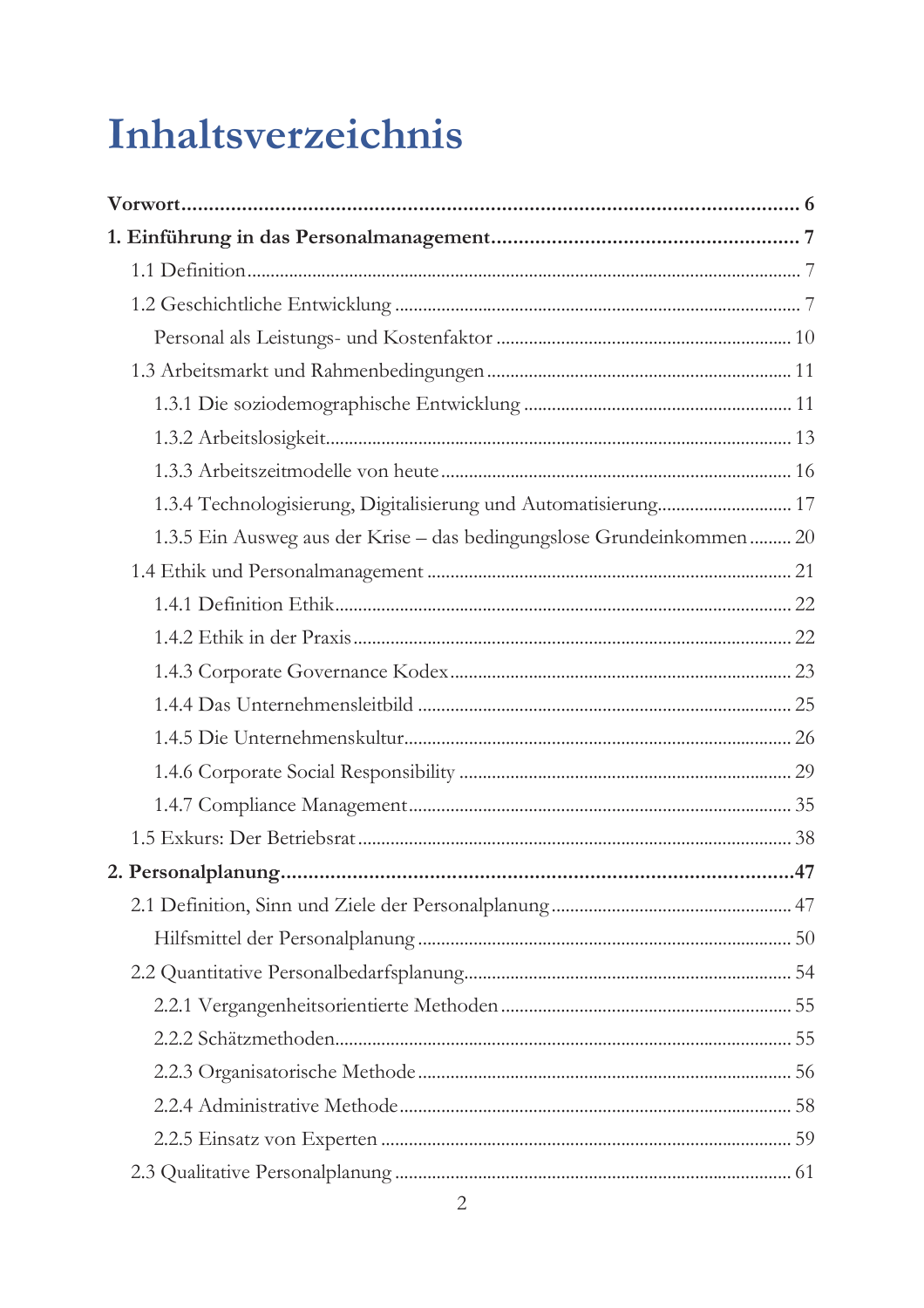| 2.4.1 Arbeitsteilung und Spezialisierung - die Polyvalenz- und                                                                  |  |
|---------------------------------------------------------------------------------------------------------------------------------|--|
|                                                                                                                                 |  |
|                                                                                                                                 |  |
|                                                                                                                                 |  |
|                                                                                                                                 |  |
|                                                                                                                                 |  |
|                                                                                                                                 |  |
|                                                                                                                                 |  |
|                                                                                                                                 |  |
|                                                                                                                                 |  |
|                                                                                                                                 |  |
|                                                                                                                                 |  |
| 3.2.1 Instrumente der internen und externen Personalbeschaffung 88                                                              |  |
|                                                                                                                                 |  |
|                                                                                                                                 |  |
|                                                                                                                                 |  |
|                                                                                                                                 |  |
|                                                                                                                                 |  |
| 3.4.1 Aufbewahrung von Bewerbungsunterlagen und Notizen über                                                                    |  |
| 3.4.2 Fragerecht des Arbeitgebers und Offenbarungspflichten des<br>Arbeitnehmers bei der Anbahnung von Arbeitsverhältnissen  97 |  |
|                                                                                                                                 |  |
|                                                                                                                                 |  |
|                                                                                                                                 |  |
|                                                                                                                                 |  |
|                                                                                                                                 |  |
|                                                                                                                                 |  |
|                                                                                                                                 |  |
|                                                                                                                                 |  |
|                                                                                                                                 |  |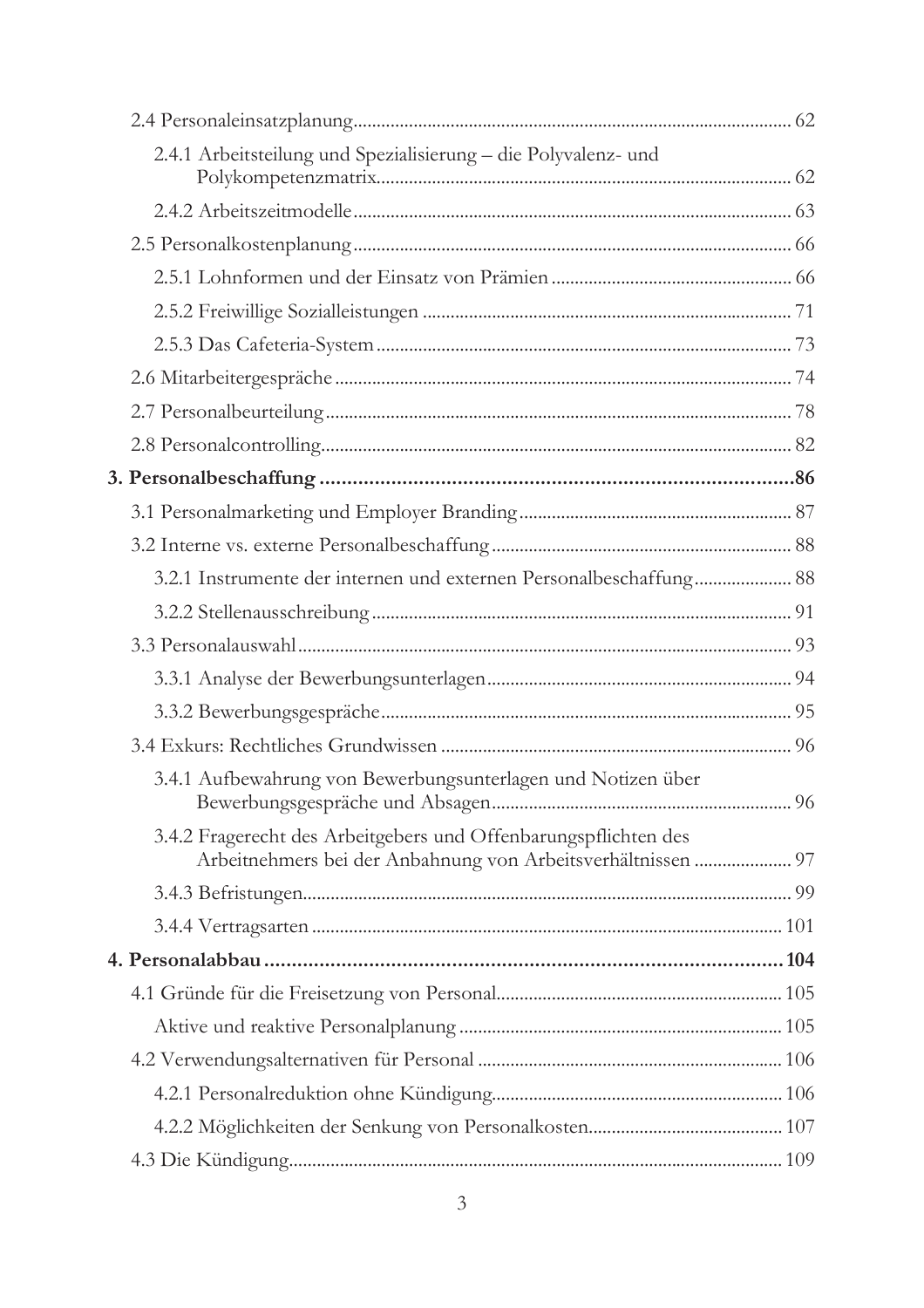| 5.6 Exkurs: Zeitmanagement, Aufgabenbewertungsmethoden und die            |  |
|---------------------------------------------------------------------------|--|
|                                                                           |  |
|                                                                           |  |
|                                                                           |  |
|                                                                           |  |
| 6.1 Die Wirtschaft wird international - Personalmanagement ebenfalls  147 |  |
|                                                                           |  |
|                                                                           |  |
|                                                                           |  |
|                                                                           |  |
|                                                                           |  |
|                                                                           |  |
|                                                                           |  |
|                                                                           |  |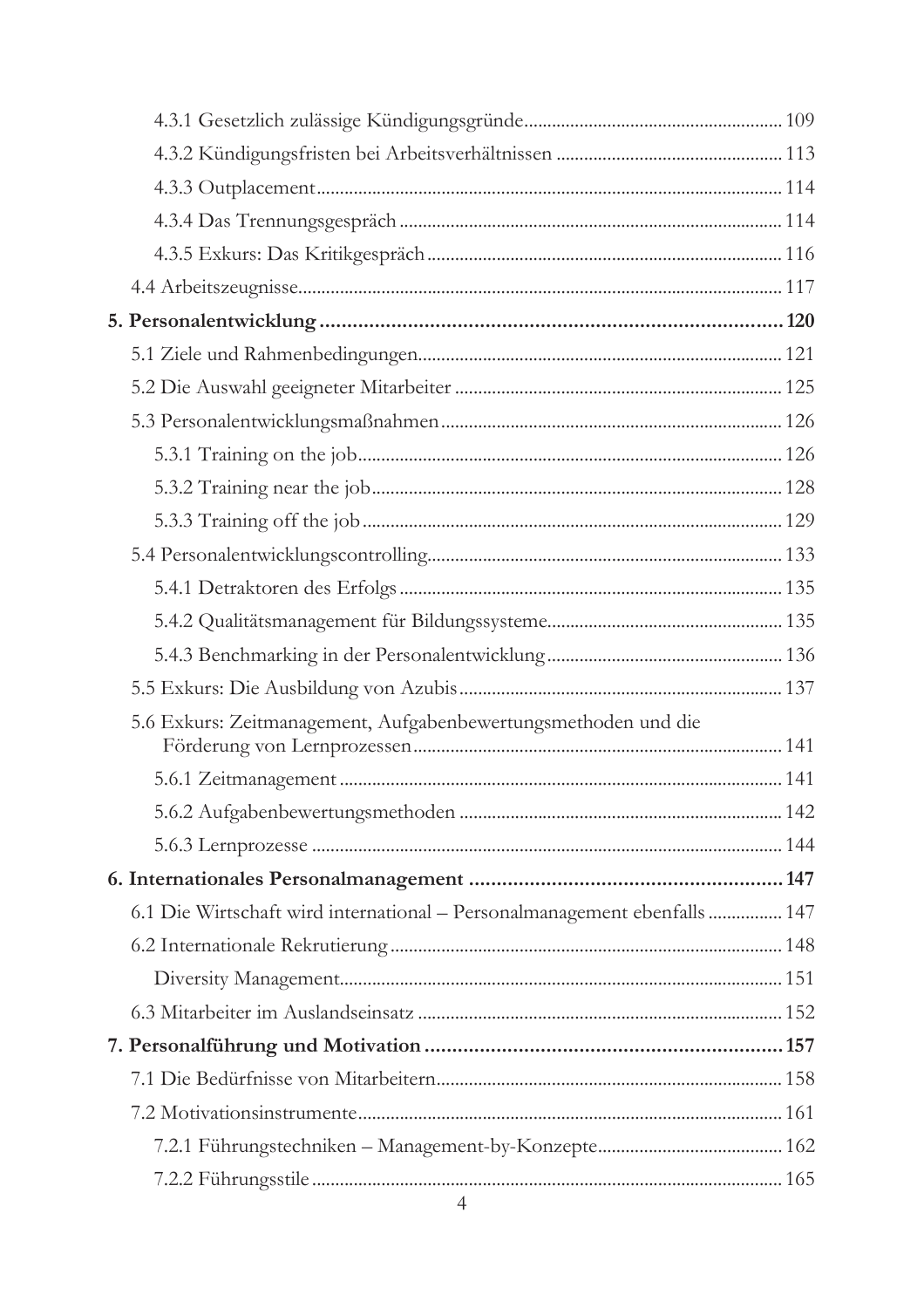| 7.5 Fazit: Personalmanagement als Erfolgsfaktor für das Unternehmen  179 |  |
|--------------------------------------------------------------------------|--|
|                                                                          |  |
|                                                                          |  |
|                                                                          |  |
|                                                                          |  |
|                                                                          |  |
|                                                                          |  |
|                                                                          |  |
|                                                                          |  |
|                                                                          |  |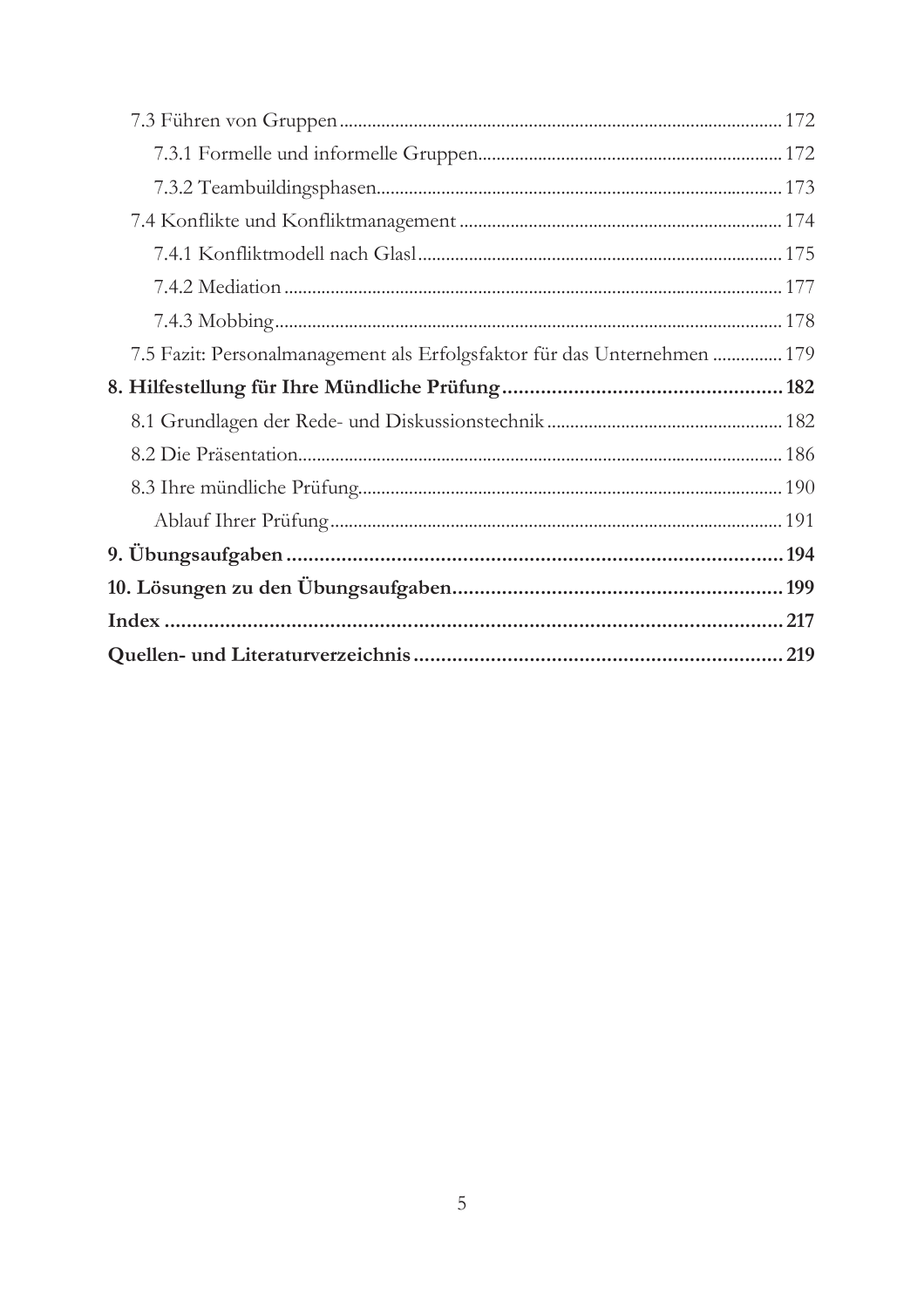# 1. Einführung in das Personalmanagement

# 1.1 Definition

er Begriff Personalmanagement ist die Bezeichnung für alle Tätigkeiten, die mit der Personalführung und der Aufstellung von Regelungen für dieselbe zusammenhängen. Ziel ist es, die Unternehmensziele zu erreichen, auch im und unterstützt durch das Personalmanagement. Der Begriff wird vielfach synonym mit den Bezeichnungen Personalwesen, Personalwirtschaft, Personalpolitik oder Human Ressource Management (HR) verwendet, meint aber jeweils das Gleiche. Aufgaben des Personalmanagements sind z.B.:

- Personalbedarf ermitteln
- Personelle Kapazitäten anpassen (Personalabbau, Personalgewinnung, Versetzung, Personalleasing, Veränderung von Arbeitsverträgen)
- Personalauswahl, Einstellung und Eingliederung in den Betrieb
- Arbeitszeitgestaltung
- Mitarbeiterqualifizierung
- Laufbahnplanung
- Aufgabengestaltung und Arbeitsplatzgestaltung
- Förderung der Kreativität und des Engagements der Mitarbeiter
- Entgeltgestaltung
- $\frac{1}{2}$ Minimierung der Personalkosten
- sowie Personalführung an und für sich

Veränderungsprozesse in Märkten, Technologien und in der Gesellschaft laufen immer schneller ab. Um wettbewerbsfähig zu bleiben, ist es für Unternehmen elementar wichtig, Know-how aufzubauen, das von Wettbewerbern nicht kopiert werden kann. Der wichtigste Schlüssel dazu sind die Mitarbeiter - sie können einen entscheidenden Unterschied ausmachen, zwischen einem erfolgreichen Unternehmen und einem, das den Anschluss an den Wettbewerb verpasst. Personal kann daher als Ressource betrachtet werden und Aufgabe des Personalmanagements ist es, sich bestmöglich um diese Ressource zu kümmern, sodass die Unternehmensziele erreicht werden können.

## 1.2 Geschichtliche Entwicklung

Bevor wir näher in das Thema Personalmanagement einsteigen, sollten wir zunächst klären, warum wir uns überhaupt so intensiv mit dem Thema "Personal" auseinandersetzen.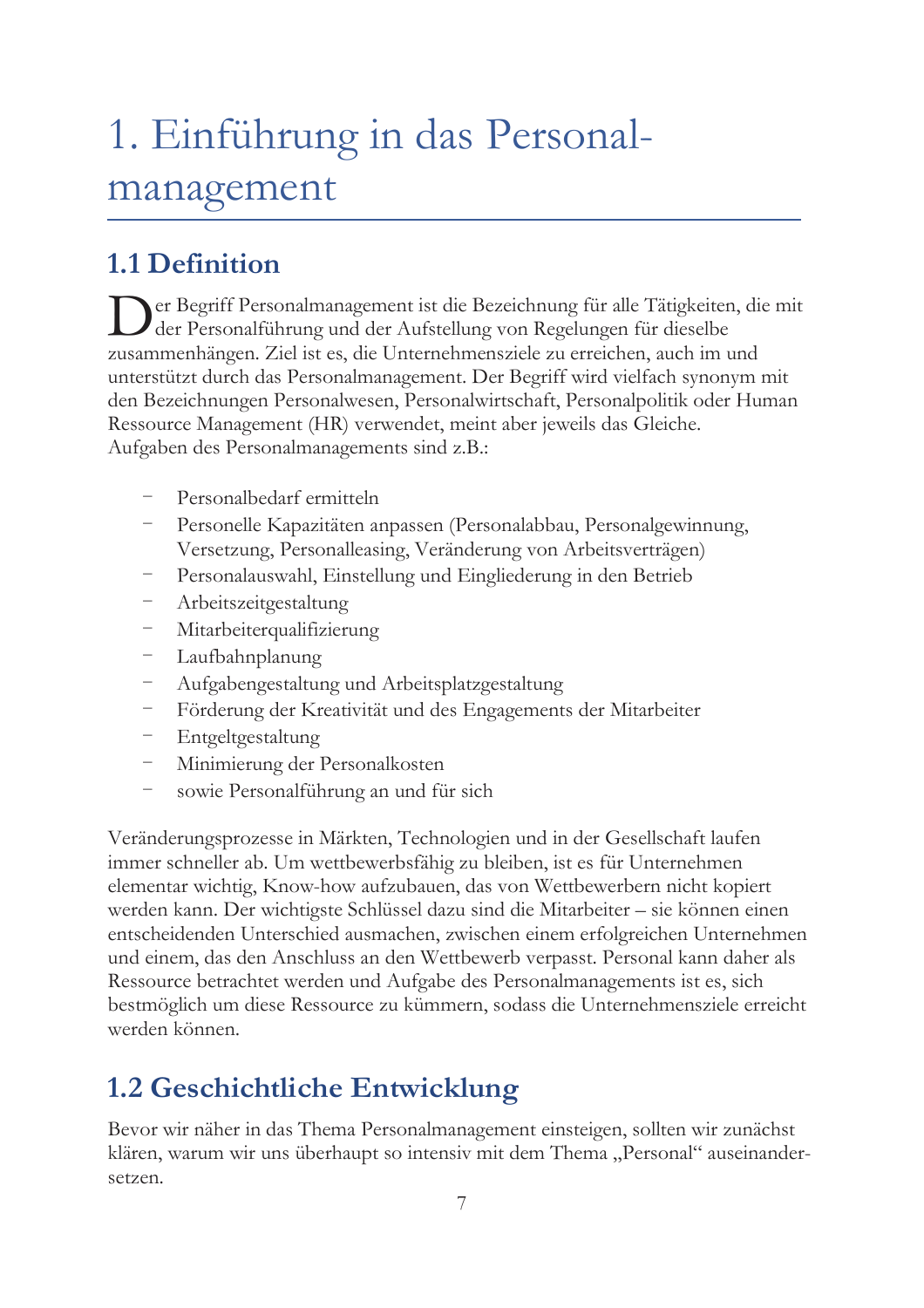Dazu sehen wir uns zunächst die Entwicklung des Personalmanagements an, von der Industriellen Revolution, bis in unser heutiges, technologisches Zeitalter.

Das Personalmanagement als solches, ist eine noch recht junge Erfindung des 20. Jahrhunderts. In diesem ersten Kapitel lernen Sie folgende Dinge kennen:



Die Industrielle Revolution begann im späten 18. Jahrhundert in England und griff Anfang des 19. Jahrhunderts auf das restliche Europa über.

Neue Arbeitstechniken und Maschinen, wie die Dampfmaschine und der mechanische Webstuhl, verdrängten kleine Handwerksbetriebe und Manufakturen. Ganze Berufszweige brachen weg. Zuvor lebte und arbeitete die gesamte Familie zusammen unter einem Dach – diese Menschen zogen nun in die Städte, um in den neu entstehenden Fabriken Arbeit zu finden.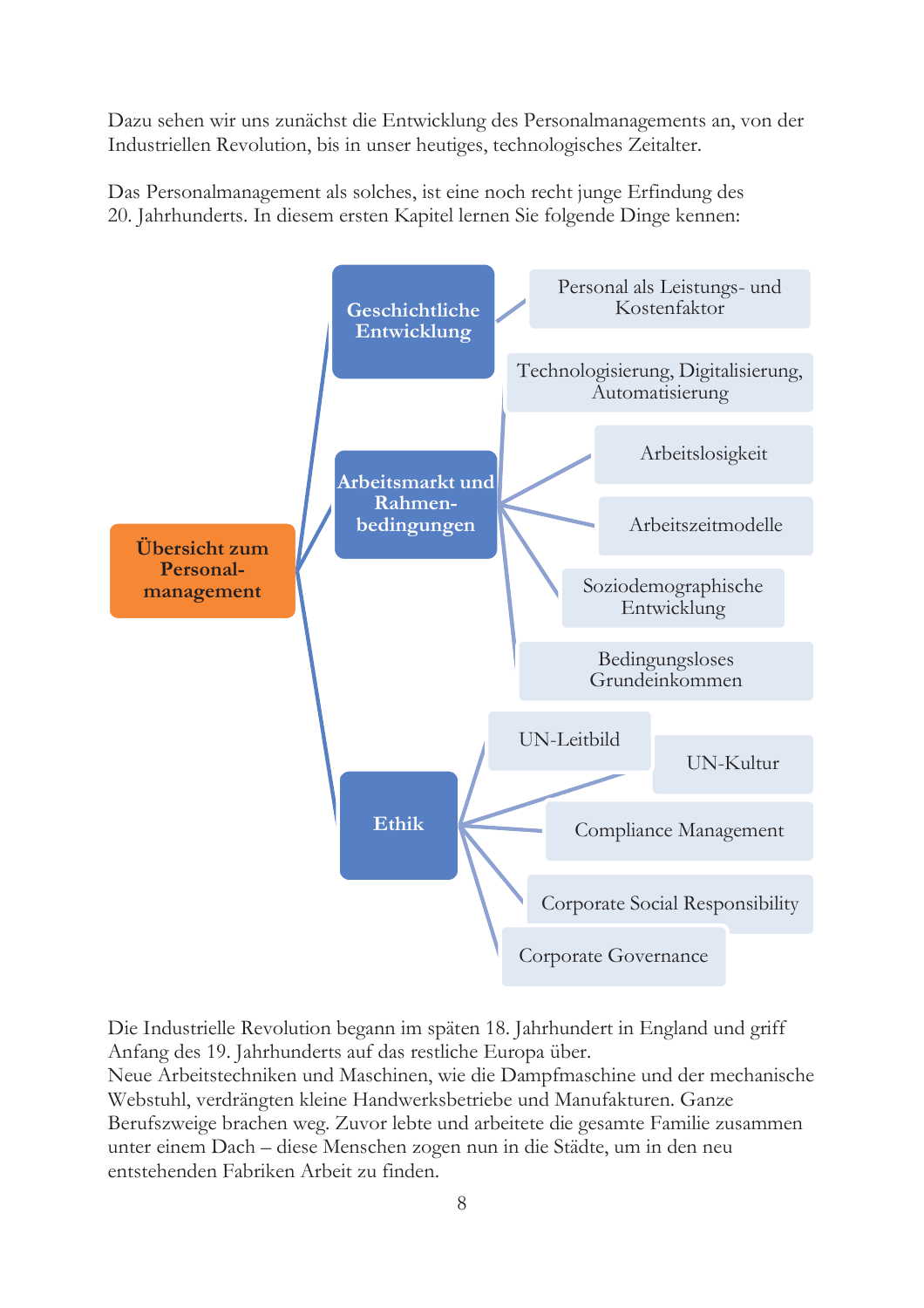Dazu kam, dass der Vorreiter der Industriellen Revolution, die Landwirtschaftliche Revolution, ebenfalls zehntausende Menschen zwang, in die Städte zu wandern, oder gar in Übersee ihr Glück zu versuchen.

Nicht nur neue Erfindungen in der Landwirtschaft, die die menschliche Arbeitskraft ersetzten, führten dazu, das Erbrecht und die Veräußerung der Allmende trugen ebenfalls maßgeblich dazu bei. Durch das Erbrecht wurde das Land in immer kleinere Parzellen aufgeteilt, die dazu führten, dass die Kleinbauern nicht mehr von ihren Erträgen leben konnten.

Die Allmende war das gemeinschaftliche Nutzgebiet einer Gemeinde. Dazu gehörte das Weideland für Nutztiere, Wälder, Flüsse, Seen oder Moore.

Je nach Verteilungsschlüssel, durfte jeder Kleinbauer eine bestimmte Anzahl von Tagen seine Tiere auf diesen Weiden grasen lassen, oder sich eine bestimmte Menge Brennholz oder Torf vom Gemeindeland holen.

Im 18. Jahrhundert konnten einflussreiche Großgrundbesitzer im Parlament Gesetze durchsetzen, die ihnen gegen eine Ausgleichszahlung die Allmende zuschlugen. Dadurch konnte das Land ertragsintensiver genutzt werden und es entstanden die ersten Agrarbetriebe. Allerdings hatte dies dramatische Auswirkungen auf die kleinbäuerliche Landbevölkerung, die ihrem Land nicht mehr genug Nahrung zum Uberleben abringen konnte.

In der Folge wanderten tausende Familien in die Städte, um sich als Tagelöhner in den Fabriken zu verdingen. Lebten um 1800 nur etwa 200.000 Menschen in Berlin, waren es um 1900 bereits 2 Millionen. Wohnraum für so viele Menschen war kaum vorhanden, sodass sich ganze Familien 1-2 Zimmer teilen mussten. Die Mieten und Lebensmittelpreise waren extrem hoch, die Löhne bei so vielen Arbeitskräften dagegen sehr niedrig, sodass die Industrielle Revolution für die Arbeiterklasse zunächst nur Not und Elend bedeutete.

Die schlechte Bezahlung der Männer führte dazu, dass Frauen und Kinder in den Fabriken mitarbeiten mussten. Sie erhielten für die gleiche Arbeit allerdings nur ein Bruchteil des Lohns. Die üblichen Arbeitszeiten lagen bei 10-14 Stunden pro Tag, rund 72 Wochenstunden. Gleichzeitig war die Arbeit in den lauten, dunklen, staubigen Fabrikhallen, oder unter Tage im Kohle- und Bergbau, sehr gefährlich.

Arbeitsschutzmaßnahmen, wie wir sie heute kennen, gab es nicht. Genauso wenig wie Krankenversicherungen, Rentenversicherungen, oder einen Kündigungsschutz. Arbeiter waren austauschbar. Es dauerte viele Jahrzehnte, bis die Rechte und Schutz-

bestimmungen eingeführt wurden, die wir heute als normal empfinden.

Personalmanagement zu Zeiten der Industriellen Revolution bestand nur darin, einen ausgefallenen, kranken Arbeitnehmer durch einen derjenigen zu ersetzen, die bereits vor der Fabrik anstanden und auf Arbeit hofften.

Erst nach den zwei Weltkriegen und einem Rückgang der Geburtenzahlen, änderte sich das Wesen des Personalmanagements wirklich tiefgreifend.

Noch bis in die 1960er Jahre bestand das Personalmanagement hauptsächlich in einer administrativen Personalverwaltung und Personaleinsatzplanung. In den 70er Jahren kamen erste Ansätze von Personalentwicklung und Personalbetreuung dazu. In den 80er Jahren erkannten deutsche Unternehmen, dass die richtige Personalarbeit, nach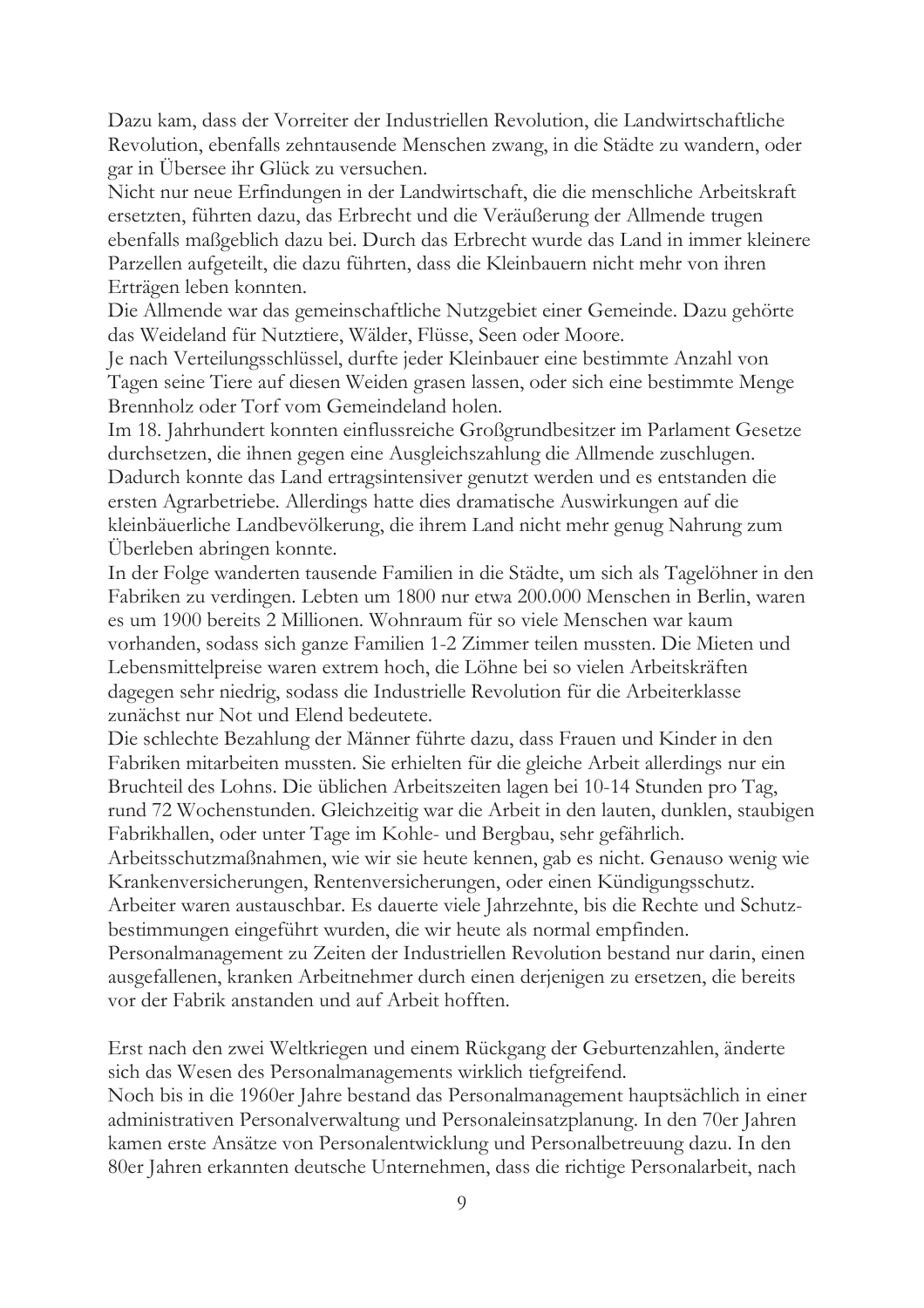amerikanischem und japanischem Vorbild, ein wichtiger Wettbewerbsfaktor sein kann. Ab den 1990ern begannen die Unternehmen alle Funktionsbereiche in die Personalarbeit miteinzubeziehen, Führungskräfte waren plötzlich ebenfalls für die Personalarbeit verantwortlich.

Die Trends die wir heute erleben, hin zu immer mehr Technologisierung, Automatisierung, Globalisierung und die immer schneller laufende Uhr der Wirtschaft, führen zu immer anspruchsvolleren Jobs und Anforderungsprofilen an die Stelleninhaber. Die Anforderungen an die Qualifikationen eines Mitarbeiters sind heute viel höher, als noch vor 200 Jahren. Einfache Tätigkeiten werden von Maschinen erledigt oder in Billiglohnländer outgesourct. Das erhöht die Anforderungen an das Personalmanagement. Denn gut ausgebildete Fachkräfte wachsen nicht auf den Bäumen und der gesellschaftliche Wertewandel der letzten 60 Jahren hat dazu geführt, dass nicht mehr nur ein hohes Einkommen für Mitarbeiter von Bedeutung ist, sondern dass Selbstverwirklichung, kreative, eigenverantwortliche Arbeit und eine Work-Life-Balance einen höheren Stellenwert erlangten. Durch diese Entwicklung haben sich Unternehmen und Personalarbeit grundlegend verändert. Mitarbeiter von heute wollen anders geführt, werden als noch vor 50 Jahren.

Und die Entwicklung geht weiter. Die Digitalisierung ermöglicht es zunehmend, von überall aus zu arbeiten, feste Arbeitsplätze werden überflüssig. Darüber hinaus könnten Forschern zufolge in den nächsten Jahrzehnten bis zu 40 % der derzeitigen Stellen durch Roboter ersetzt werden – sie sind schneller, präziser und langfristig günstiger.

Auf diese Entwicklung müssen wir uns einstellen – Sie persönlich, als Arbeitnehmer und als Fachkraft mit Personalverantwortung.

#### Personal als Leistungs- und Kostenfaktor

Wie Sie bereits gelesen haben, ist es Aufgabe des Personalwesens, auf die Interessen und Ansprüche der Mitarbeiter einzugehen, um sie langfristig an das Unternehmen binden zu können. Unternehmen sind nur dann erfolgreich, wenn es ihnen gelingt, ihren Kunden einen Nutzen und einen Mehrwert zu bieten, für den diese bereit sind zu bezahlen.

Techniken, Rohstoffe und sonstige Betriebsmittel können von vielen Unternehmen identisch eingesetzt werden. Um ein einzigartiges Unternehmen aufzubauen und zu erhalten, braucht es qualifizierte, motivierte Mitarbeiter, die ihr volles Potenzial zum Wohl der Firma einsetzen. Doch derartige Mitarbeiter verursachen hohe Personalkosten, durch ihre Lohnkosten und Beiträge zu Sozialversicherungen, wie die der Krankenversicherung, Rentenversicherung und der Pflegeversicherung. Der Nutzen, den eine Firma aus hochqualifizierten Mitarbeitern ziehen kann, steht daher den hohen Personalaufwandskosten gegenüber. Der Nutzen muss zwingend größer sein als die Kosten, anderenfalls müssten die Personalkosten gesenkt werden. Doch die Personalkosten zu senken ist gar nicht so leicht. Es gibt eine Vielzahl an Einschränkungen, mit denen sich das Personalmanagement auseinandersetzen muss. Auf der einen Seite kann ein Arbeitsvertrag theoretisch so gestaltet werden, wie es die Vertragsparteien Arbeitnehmer und Arbeitgeber für richtig halten. Auf der anderen Seite gibt es verschiedene Gesetze, die die freie Vertragsgestaltung einschränken.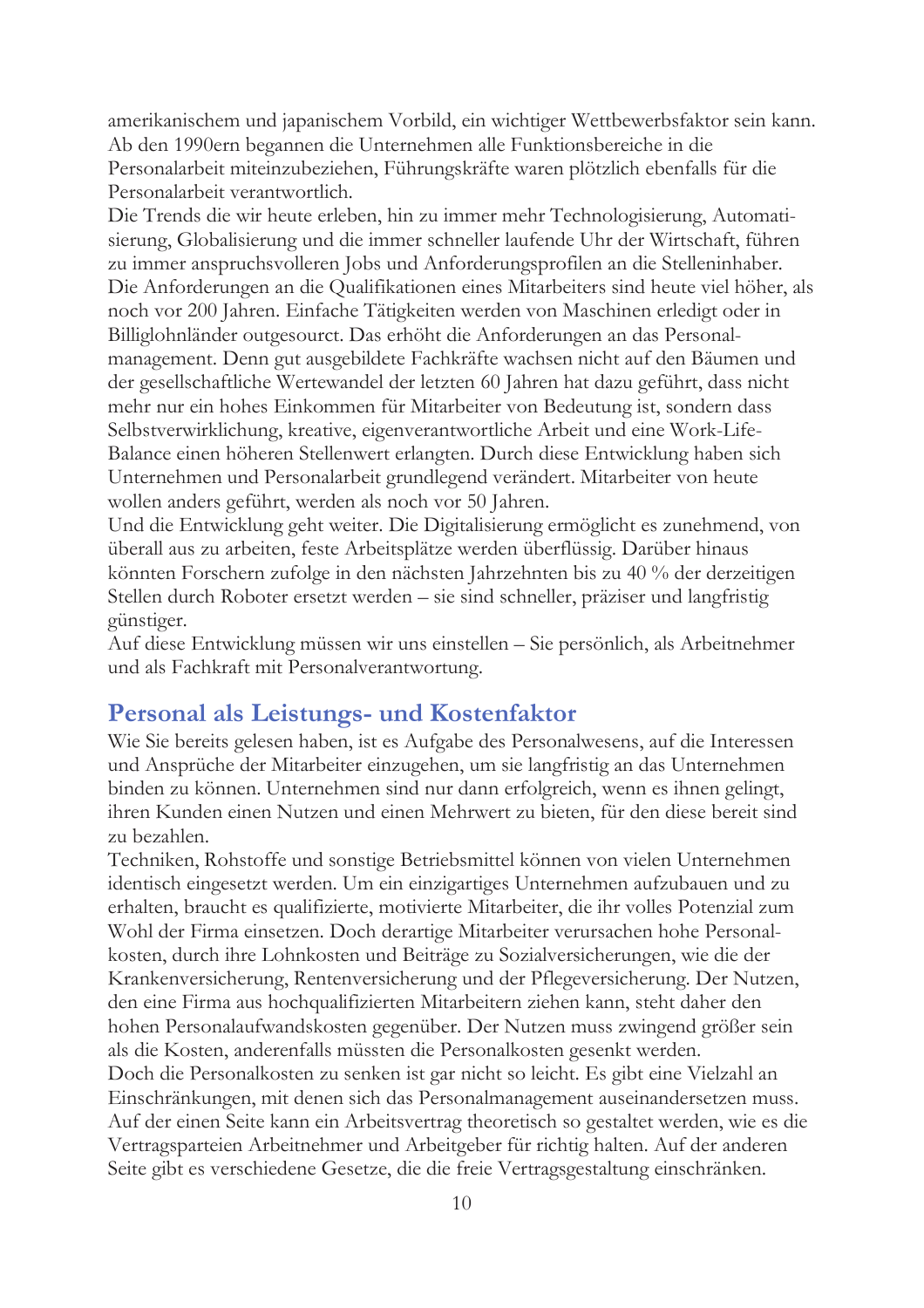abzulegen, damit sie sich den Handwechsel von links nach rechts und damit eine Minute pro Tag sparen?

Sie würden denken, der hat nicht mehr alle Tassen im Schrank.

Das jedenfalls würde ich denken! Und in der Folge würde ich diese Anordnung nicht befolgen, weil ich den Sinn nicht verstehen würde. Genau das passiert bei den Mitarbeitern, es erwächst Widerstand, wenn sie den Grund für die Veränderung nicht verstehen können.

## 2.3 Qualitative Personalplanung

Nach der quantitativen Personalplanung, die die richtige Anzahl der Mitarbeiter bestimmt, schauen wir uns im nächsten Schritt die qualitative Personalplanung an. Sie fragt nach der richtigen Qualifikation der Mitarbeiter. Damit ist sie sowohl wichtig für die Personalentwicklung, als auch für die Personalbeschaffung und -auswahl. Die Qualifikationen, Fähigkeiten, Kenntnisse und die Persönlichkeit eines Mitarbeiters oder Bewerbers können Sie bestimmen, indem Sie ihn testen, oder indem Sie bereits vorhandene Informationen auswerten.

Dabei spielt vor allem die Personalakte wieder eine wichtige Rolle. Sie liefert viele objektive Informationen über die Ausbildung und Weiterbildung, die bisherigen Tätigkeiten und Personalbeurteilungen von Vorgesetzen. Im Abgleich von Anforderungsprofilen und Leistungsbeurteilungen, sowie Informationen aus der Personalakte, lassen sich bereits neue Einsatzmöglichkeiten für einen Mitarbeiter erkennen.

Bereits im Unternehmen beschäftigte Mitarbeiter können zudem zu einem Development-Center geschickt werden. Das Gegenstück dazu ist das Assessment-Center, in dem aussichtsreiche Bewerber von Experten beurteilt werden, um den besten Bewerber für eine freie Stelle auszuwählen.

Ähnlich wie beim Assessment-Center, werden beim Development-Center die Fähigkeiten der Mitarbeiter von Experten geprüft und sie erstellen eine detaillierte Analyse über die Fähigkeiten und Potenziale aller geprüften Mitarbeiter. Im Development-Center soll herausgefunden werden, wo die Begabungen und Potenziale eines Mitarbeiters liegen, um ihn anschließend individuell und zielgerichtet weiterentwickeln zu können und entsprechend einzusetzen. Einen derartigen Aufwand betreibt ein Unternehmen nicht mit jedem x-beliebigen Mitarbeiter, sondern nur mit bereits hochqualifizierten und aussichtsreichen Kandidaten, die zu künftigen

Fach- und Führungskräften ausgebildet werden sollen.

In beiden Centern werden die Mitarbeiter bzw. Anwärter verschiedenen Testverfahren unterzogen, die ihre Fähigkeiten, ihre Intelligenz und ihre Persönlichkeit zum Vorschein bringen sollen. Getestet werden z.B.:

- Motorische Fähigkeiten
- Körperliche Konstitution, bezüglich Fitness und Belastbarkeit
- Psychologische Verfassung, z.B. Konzentrationsfähigkeit oder Stressresistenz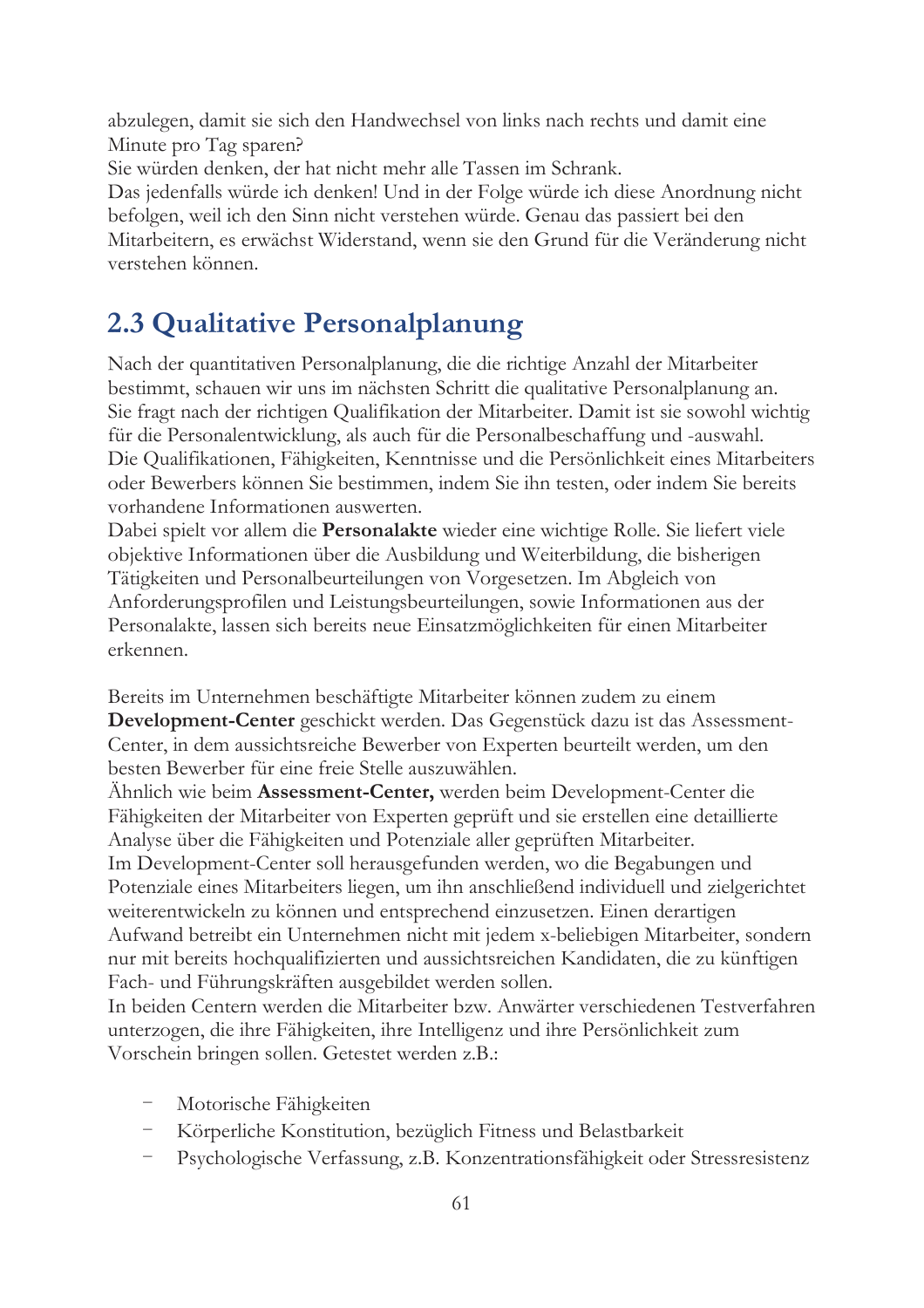- Das allgemeine Wissen, z.B. zu berufsspezifischen Aspekten oder Allgemeinwissen
- Sprachliche, räumliche, musikalische, soziale, logische oder mathematische Intelligenz, je nach Beruf
- Teamfähigkeit, Kommunikationsfähigkeit, Konfliktlösungsfähigkeit, Kritikfähigkeit, Durchsetzungsvermögen, Selbstvertrauen und Führungsqualitäten

Auch Bewerbungsunterlagen, Bewerbungsgespräche und allgemein Gespräche mit Mitarbeitern dienen der Potenzialeinschätzung. Aus ihnen kann das Selbstbild des Menschen abgelesen werden, anhand der Präsentation im Anschreiben, der Selbstbeschreibung sowie dem Auftreten im Interview. Verknüpft mit dem Fremdbild, das beim Personaler durch die Bewerbung, Arbeitszeugnisse und die Verhaltensbeobachtung im Gespräch entsteht, ergibt sich ein erster Eindruck, der gegebenenfalls durch weitere Tests verstärkt wird.

Probearbeiten und Praktika können weitere Hilfsmittel sein, das Potenzial eines Bewerbers einzuschätzen.

## 2.4 Personaleinsatzplanung

Die Personaleinsatzplanung ist die Frage danach, welcher Mitarbeiter wann an welchem Arbeitsplatz eingesetzt werden soll. Zu berücksichtigen sind dabei, neben Ausbildung, Qualifikation und Erfahrung, die Mitarbeiterwünsche und die Leistungsziele der Firma. Daneben sind kurzfristige Aspekte wie Umsatzspitzen, Saisonzeiten, Fehlzeiten durch Krankheit und Urlaubsplanung zu berücksichtigen.

#### 2.4.1 Arbeitsteilung und Spezialisierung - die Polyvalenz- und Polykompetenzmatrix

Mitarbeiter unterscheiden sich hinsichtlich ihrer Qualifikationen in Generalisten und Spezialisten. Wenn Sie Ihre Weiterbildung zum Geprüften Betriebswirt IHK abgeschlossen haben, sind Sie ein Generalist. Das bedeutet, Sie haben ein breites Wissen aufgebaut und kennen sich in vielen Bereichen aus. Hätten Sie stattdessen eine Weiterbildung zum Steuerfachwirt absolviert, wären Sie ein Spezialist, wobei es auch im Bereich Steuern selbstverständlich noch Spezialisierungsmöglichkeiten gäbe. In Unternehmen wird beides gebraucht - Generalisten mit breitem Wissen und Spezialisten, die sich bis ins Detail in einem Themenbereich auskennen. Eine Übersicht darüber, in welchen Bereichen sich ein Mitarbeiter auskennt und welche Fähigkeiten er besitzt, liefert die Polyvalenz- und Polykompetenzmatrix. Der Begriff Polyvalenz bedeutet, dass ein Berufsabschluss oder Studium dazu befähigt, verschiedene Berufe oder Berufsfelder zu ergreifen, so wie z.B. Ihr Betriebswirt. Polykompetenz ist ähnlich, denn Kompetenzen sind in dem Zusammenhang Fähigkeiten und Kenntnisse, über die ein Mitarbeiter verfügt. Die Matrix dokumentiert und analysiert, welcher Mitarbeiter in welchem Bereich wie gut ist.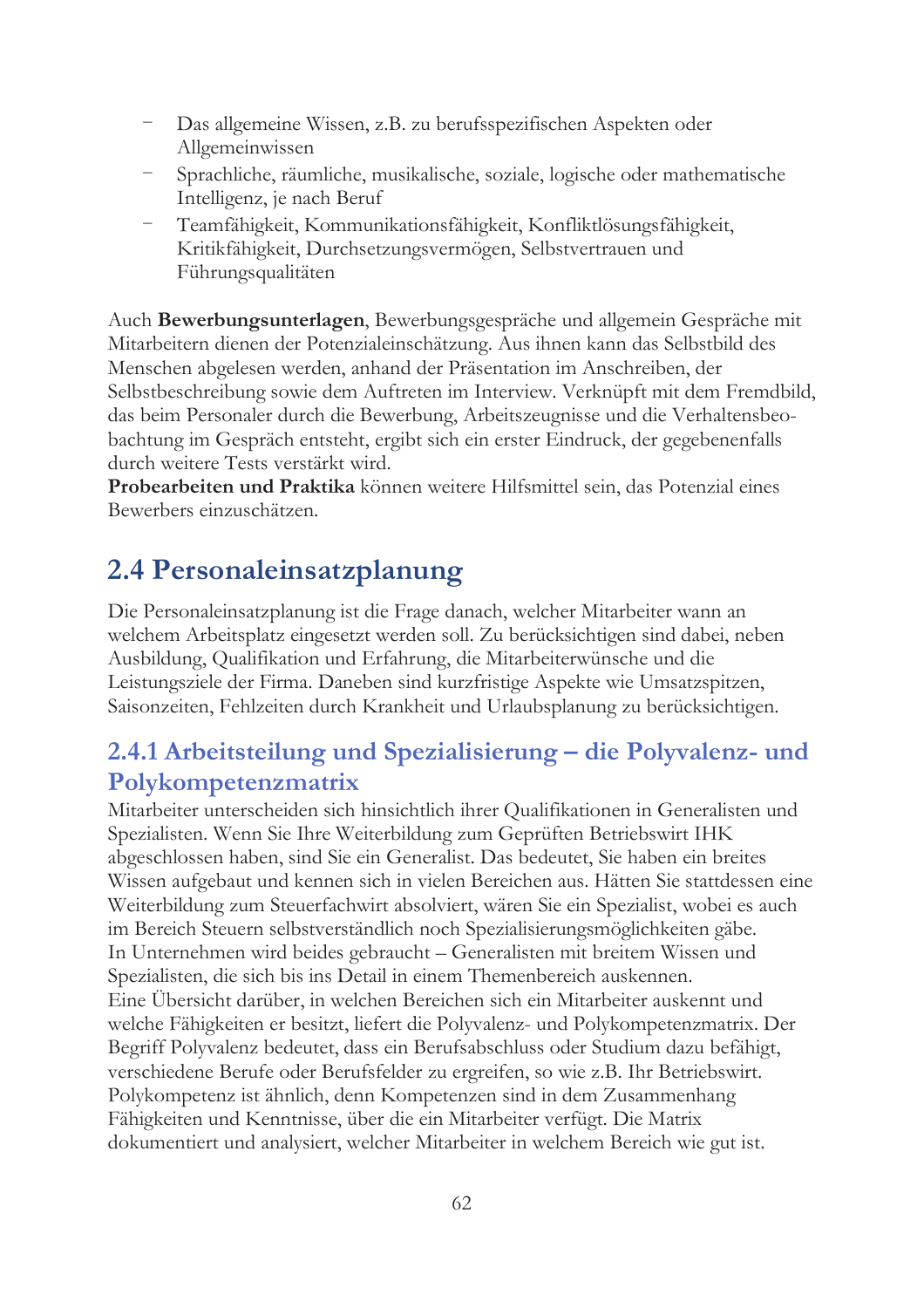Wie eine solche Matrix in der Praxis aussehen könnte, sehen Sie in der folgenden Grafik.

#### Legende:

| Noch keine Kenntnisse           |
|---------------------------------|
| Erklärt und angelernt           |
| Bereits erste Übung darin       |
| Selbständig arbeitender Experte |

|                          | Mitarbeiter 1 | Mitarbeiter 2 | Mitarbeiter 3 | Mitarbeiter 4 |
|--------------------------|---------------|---------------|---------------|---------------|
| Kasse abrechnen          |               |               |               |               |
| Aktionswaren<br>aufbauen |               |               |               |               |
| Kunden beraten           |               |               |               |               |
| Preisauszeichnung        |               |               |               |               |
| Warenannahme             |               |               |               |               |
| Retouren packen          |               |               |               |               |

Anhand dieser Matrix lässt sich erkennen, dass Mitarbeiter 3 neu sein muss, da er noch sehr wenig kann. Mitarbeiter 1 und 4 haben ebenfalls noch größeren Entwicklungsbedarf, während Mitarbeiter 2 schon in allen Bereichen fit ist. Es lässt sich gleichermaßen ablesen, dass Mitarbeiter 2 der einzige ist, der Retouren packen kann. Fällt dieser Mitarbeiter wegen Krankheit oder Urlaub aus, steht kein Ersatz zur Verfügung. In diesem Bereich besteht daher dringender Handlungsbedarf. Beachten Sie bitte immer, dass Sie den Betriebsrat hinzuziehen müssen, bevor Sie derartige Matrizen erstellen und speichern dürfen, da es sich um personenbezogene Datenerhebung und -speicherung handelt.

#### 2.4.2 Arbeitszeitmodelle

Es gibt diverse Möglichkeiten, Arbeitszeiten zu gestalten. Einige werden Ihnen sicher bekannt vorkommen, andere werden vielleicht noch neu für Sie sein. Sie alle haben ihre Vor- und Nachteile und ihre Daseinsberechtigung. Im Folgenden finden Sie eine umfassende Liste möglicher Arbeitszeitmodelle.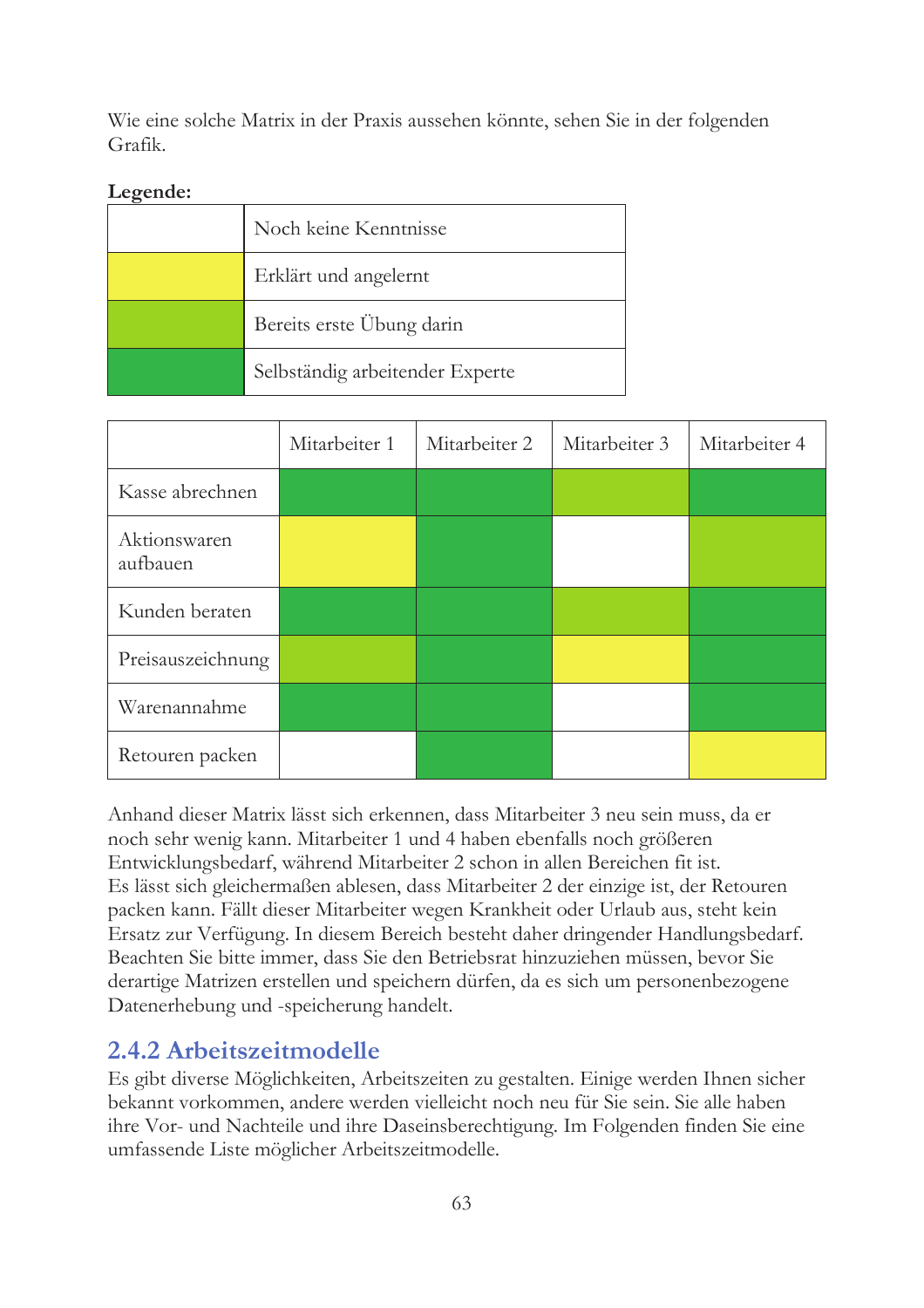| Arbeitszeit-<br>modell   | <b>Beschreibung</b>                                                                                                                                                                                                                                                                                                                                                                                                                                                                                                                                                                                                                                                                                                                                                                                                                                                                                                          |
|--------------------------|------------------------------------------------------------------------------------------------------------------------------------------------------------------------------------------------------------------------------------------------------------------------------------------------------------------------------------------------------------------------------------------------------------------------------------------------------------------------------------------------------------------------------------------------------------------------------------------------------------------------------------------------------------------------------------------------------------------------------------------------------------------------------------------------------------------------------------------------------------------------------------------------------------------------------|
| Vollzeit-<br>arbeit      | Die Vollzeitarbeitszeit ist eines der bekanntesten<br>Arbeitszeitmodelle. Sie entspricht der tariflichen Arbeitszeit. Die<br>Mitarbeiter arbeiten nach Vorgabe des Betriebes, z.B. Montag bis<br>Freitag von 8-17 Uhr.                                                                                                                                                                                                                                                                                                                                                                                                                                                                                                                                                                                                                                                                                                       |
| Teilzeit-<br>arbeit      | Teilzeitarbeit bedeutet, dass der Mitarbeiter weniger Stunden<br>arbeitet, als die tarifliche Arbeitszeit. Die Anzahl der Stunden<br>wird im Arbeitsvertrag individuell festgelegt. Sie kann nur einige<br>Wochenstunden umfassen, bis hin zu einem Arbeitsverhältnis,<br>das nur minimal weniger Stunden aufweist, als ein Vollzeit-<br>arbeitsverhältnis.<br>Teilzeitarbeit ist bei vielen Firmen sehr beliebt. Angeblich sind<br>TZ-Kräfte häufig motivierter und haben weniger Fehlzeiten,<br>vielleicht weil sie "bei guter Führung" auf eine Vollzeitstelle<br>hoffen. Aber die Wirtschaftlichkeit von TZ-Arbeit bleibt<br>umstritten, denn die Koordination vieler Teilzeitkräfte ist sehr<br>aufwändig und die anteiligen Personalverwaltungskosten sehr<br>hoch.<br>Dennoch hat sie ihre Berechtigung, denn besonders für<br>Arbeitnehmer mit Familie bietet sie die Möglichkeit, Beruf und<br>Familie zu vereinen. |
| Schicht-<br>arbeit       | Es gibt Zwei- und Dreischicht-Systeme, z.B. in Pflegeberufen<br>oder in der Industrie, um kostenintensive Maschinen rund um die<br>Uhr auszulasten und so die Fixkosten zu senken. Auch im<br>Einzelhandel, mit Ladenöffnungszeiten zwischen 6 Uhr morgens<br>und 23 Uhr abends, wird in Schichten gearbeitet.                                                                                                                                                                                                                                                                                                                                                                                                                                                                                                                                                                                                               |
| Gleitende<br>Arbeitszeit | Die gleitende Arbeitszeit gibt es mit und ohne Kernzeit. Kernzeit<br>bedeutet, dass zu dieser Zeit alle Mitarbeiter anwesend sein<br>müssen. Wann sie außerhalb dieser Kernzeit arbeiten, bleibt oft<br>ihnen selbst überlassen, solange sie ihre Stunden erfüllen, oder die<br>geforderte Leistung erbringen. Das Arbeiten wird für den<br>Mitarbeiter dadurch recht flexibel. Arbeitszeit ohne Kernzeit<br>bedeutet meist eine Präsenzzeit, in der z.B. die Hälfte der<br>Mitarbeiter anwesend sein muss, je nach Vereinbarung. In der<br>Regel koordinieren die Mitarbeiter sich selbst, ohne Eingriff der<br>Führungskraft.                                                                                                                                                                                                                                                                                              |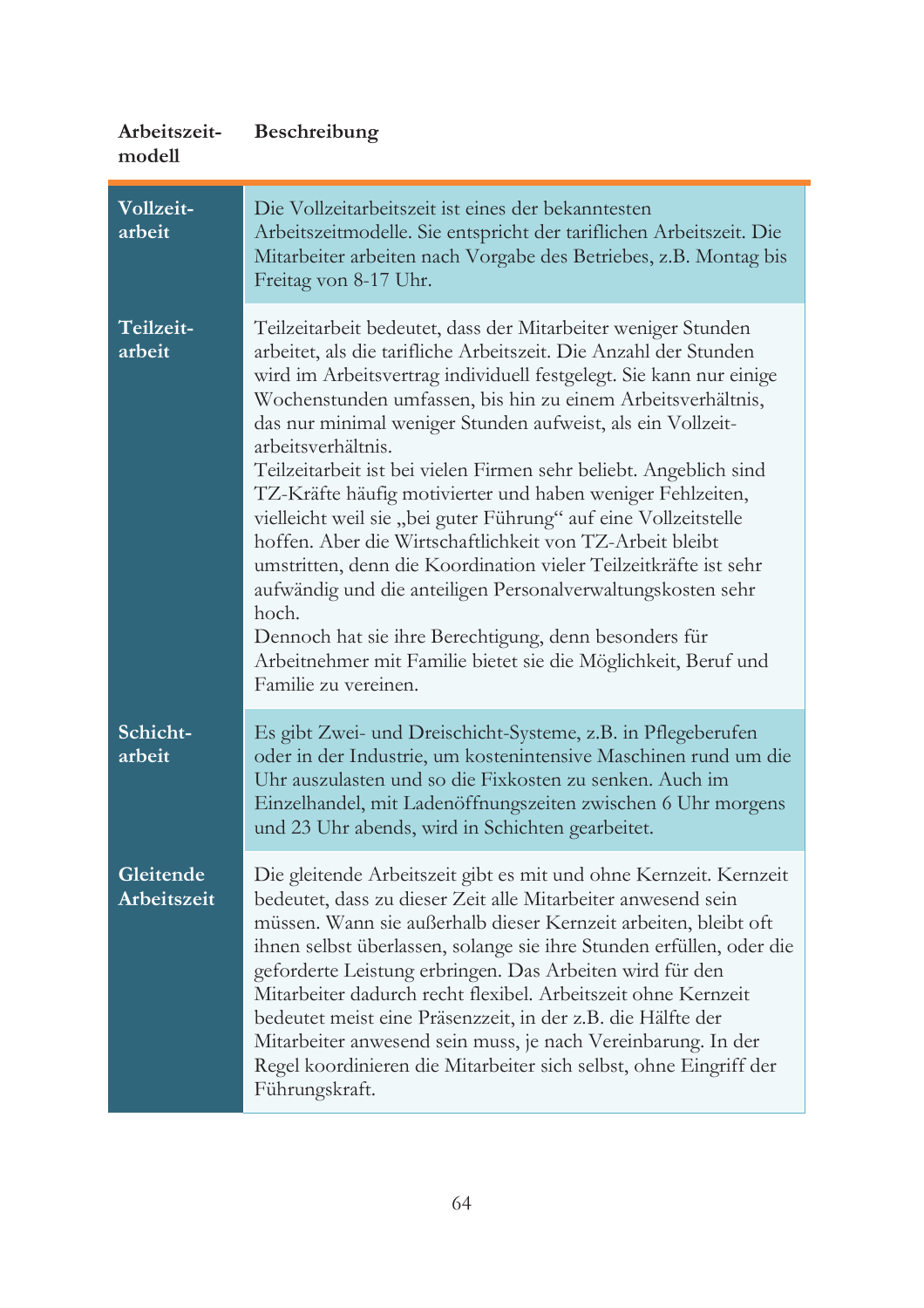| Gleitende<br>Pausenzeit               | In manchen Firmen ist fest geregelt, dass zwischen 12 Uhr und<br>12.45 Uhr eine Pause eingelegt wird. Die gleitende Pausenzeit<br>erlaubt den Mitarbeitern eine freiere Pausenzeit nach ihrem<br>eigenen Biorhythmus, oder nach den Bedingungen, die sich aus<br>dem Unternehmen ergeben, z.B. der Kundenfrequenz.<br>Voraussetzung ist, dass die gesetzlichen Vorschriften eingehalten<br>werden, z.B. nach 6 Stunden eine Pause von 30 Minuten<br>einzulegen ( $\$ 4 ArbZG).                                                                                                                                                                                                                                                          |
|---------------------------------------|-----------------------------------------------------------------------------------------------------------------------------------------------------------------------------------------------------------------------------------------------------------------------------------------------------------------------------------------------------------------------------------------------------------------------------------------------------------------------------------------------------------------------------------------------------------------------------------------------------------------------------------------------------------------------------------------------------------------------------------------|
| Jahres-<br>arbeitszeit                | Die Jahresarbeitszeit ist ein sehr flexibles Modell und verlangt<br>vom Mitarbeiter ein hohes Maß an Verantwortung, erlaubt ihm<br>aber ein Höchstmaß an Freiheit. Zu Beginn des Kalenderjahres<br>errechnet der Vorgesetzte, unter Abzug der Feiertage und<br>Urlaubstage, die Jahresstundenanzahl eines Mitarbeiters, die er zu<br>arbeiten hat. Anschließend plant der Mitarbeiter seinen Einsatz<br>nach Absprache mit dem Vorgesetzten und unter Einhaltung der<br>gesetzlichen Vorschriften vollkommen flexibel. Er arbeitet nach<br>seinen eigenen Zeitvorstellungen.                                                                                                                                                            |
| Rollierende<br>Jahres-<br>arbeitszeit | Viele Mitarbeiter, die in sozialen Berufen, in der Industrie oder im<br>Handel arbeiten, haben kein klassisches Wochenende, sondern<br>arbeiten von Montag bis Sonntag, selbst an Feiertagen. Als<br>Ausgleich stehen ihnen dafür freie Tage in der Woche zu. Bei der<br>rollierenden Jahresarbeitszeit verschiebt sich der freie Tag eines<br>Mitarbeiters je Woche um einen Tag vorwärts oder rückwärts.<br>Das vereinfacht die Personalplanung für den Vorgesetzten und<br>führt zu einer Kosteneinsparung, denn die Berechnung erfolgt<br>nur einmal im Jahr. Der Mitarbeiter weiß bereits im Januar, an<br>welchen Tagen im August er frei hat und er kann seine privaten<br>Termine dadurch bereits lange im Voraus planen.       |
| Vertrauens-<br>arbeitszeit            | Die Vertrauensarbeitszeit wird vor allem mit langjährigen<br>Mitarbeitern in höheren Positionen vereinbart. Es erfolgt keine<br>elektronische Erfassung der Arbeitszeit über eine Stempeluhr<br>oder ähnliches, da dies den Verwaltungsaufwand der Personal-<br>abteilung und damit die Kosten erhöht. Sondern dem Mitarbeiter<br>wird dahingehend vertraut, dass er seine Arbeitszeit bzw. seine<br>Leistungspflicht selbständig einhält. Das kann für den Mitarbeiter<br>sowohl von Vorteil, als auch von Nachteil sein. Hat er sein Soll<br>erledigt, kann er vor der Zeit gehen; liegt sehr viel Arbeit auf<br>seinem Tisch, leistet er unter Umständen viele zusätzliche<br>Stunden, die nicht direkt erfasst und vergütet werden. |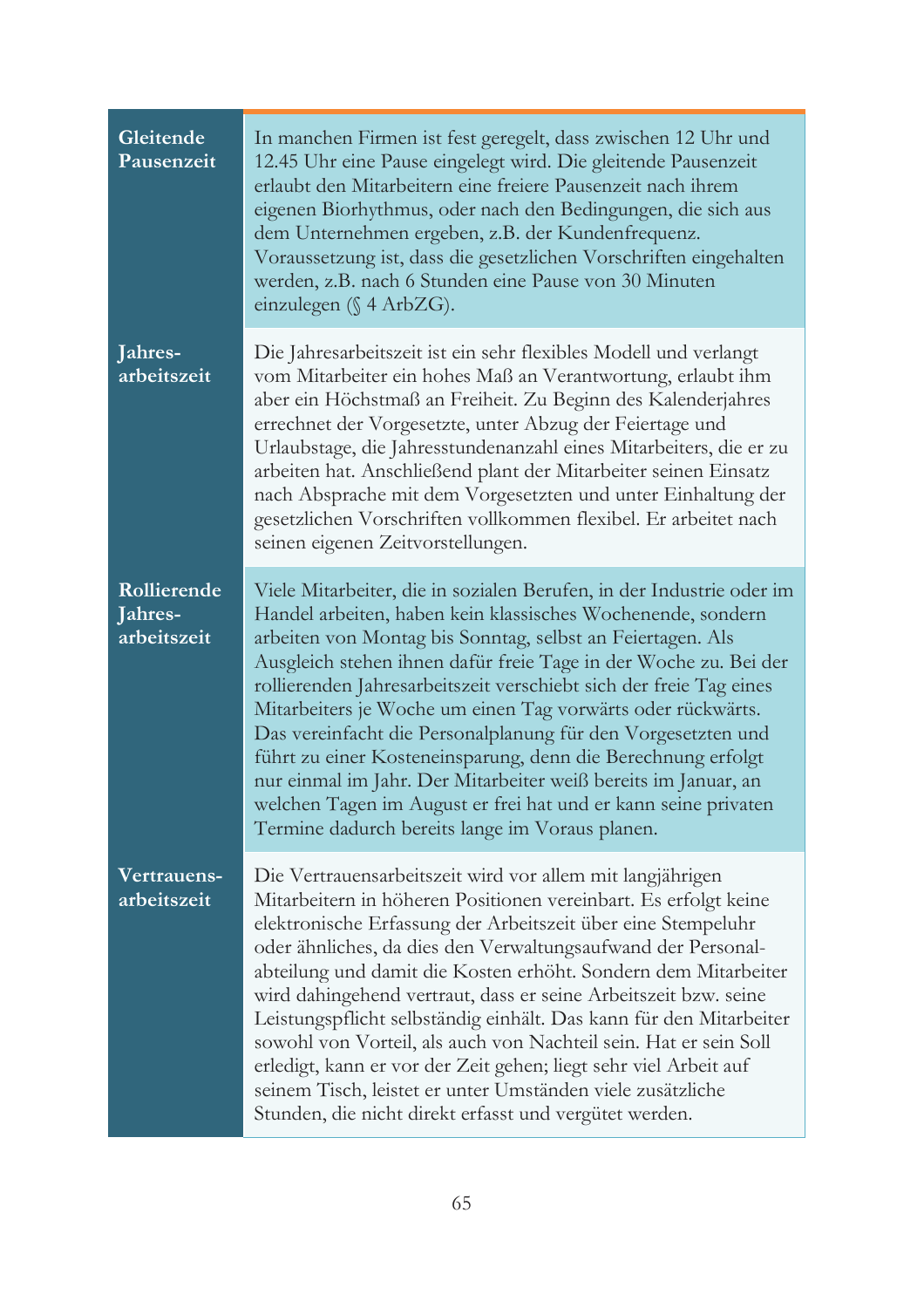| <b>KAPOVAZ</b> | KAPOVAZ steht für Kapazitätsorientierte-variable-Arbeitszeit.<br>Es bedeutet, dass Mitarbeiter dann arbeiten, wenn Arbeit anfällt.<br>Dieses Modell wird häufig bei Aushilfen angewendet, Studenten,<br>Hausfrauen und Rentner, die quasi zu Hause "auf Arbeit warten"<br>und im Bedarfsfall schnell und flexibel einspringen, wenn z.B. im<br>Restaurant oder im Geschäft eine Arbeitsspitze eintritt.                                                                                                                                                                 |
|----------------|-------------------------------------------------------------------------------------------------------------------------------------------------------------------------------------------------------------------------------------------------------------------------------------------------------------------------------------------------------------------------------------------------------------------------------------------------------------------------------------------------------------------------------------------------------------------------|
| Jobsharing     | Beim Jobsharing wird ein Vollzeitarbeitsplatz von zwei oder mehr<br>Arbeitnehmern geteilt. Die ständige Besetzung des Arbeitsplatzes<br>wird von den Mitarbeitern selbständig organisiert. Jobsharing ist<br>inzwischen sogar in Führungspositionen angekommen und wird<br>oft von Frauen angewandt, die zusätzlich zu ihrer Karriere eine<br>Familie haben möchten und dafür Zeit zu Hause brauchen. Eine<br>enge Zusammenarbeit, eine präzise Abstimmung und eine gute<br>Beziehung und Sympathie zueinander sind Vorrausetzung, damit<br>dieses Modell funktioniert. |

### 2.5 Personalkostenplanung

Als nächstes beschäftigen wir uns mit verschiedenen Formen der Entlohnung, die bis zu einem gewissen Grad zugleich als Motivationsinstrumente angewendet werden können. Außerdem werfen wir einen Blick auf die freiwilligen Sozialleistungen, die ein Unternehmen aus dem gleichen Grund einsetzen kann.

Beachten Sie bei der Entgeltfindung bitte immer die Mitbestimmungsrechte des Betriebsrates über die Einführung und Anwendung von Entlohnungssystemen  $(S 87 Nr. 10 BertVG).$ 

Die Berechnung der Entgelthöhe sollte grundsätzlich, neben den Anforderungen der Stelle, die individuellen Leistungen berücksichtigen, die der Mitarbeiter erbringt, die Höhe der vergleichbaren Entgelte am Arbeitsmarkt, sowie die Arbeitsbedingungen, unter denen der Mitarbeiter arbeitet (Wetter, Hitze, Schmutz, kein Tageslicht, etc.). Ziel muss es sein, eine relative Gerechtigkeit zwischen den gezahlten Gehältern im Betrieb sicherzustellen. Gleichartige Fälle müssen immer einheitlich geregelt werden, sonst kann es zu Unzufriedenheit und Missgunst unter den Kollegen kommen. Transparente Regelungen und deren Kommunikation ist daher immer eines der wichtigsten Ziele der Entgeltpolitik eines Unternehmens.

#### 2.5.1 Lohnformen und der Einsatz von Prämien

Es gibt verschiedene Lohnformen, die sich entweder an der geleisteten Arbeitszeit oder an der geleisteten Arbeitsmenge (Stückzahl) orientieren.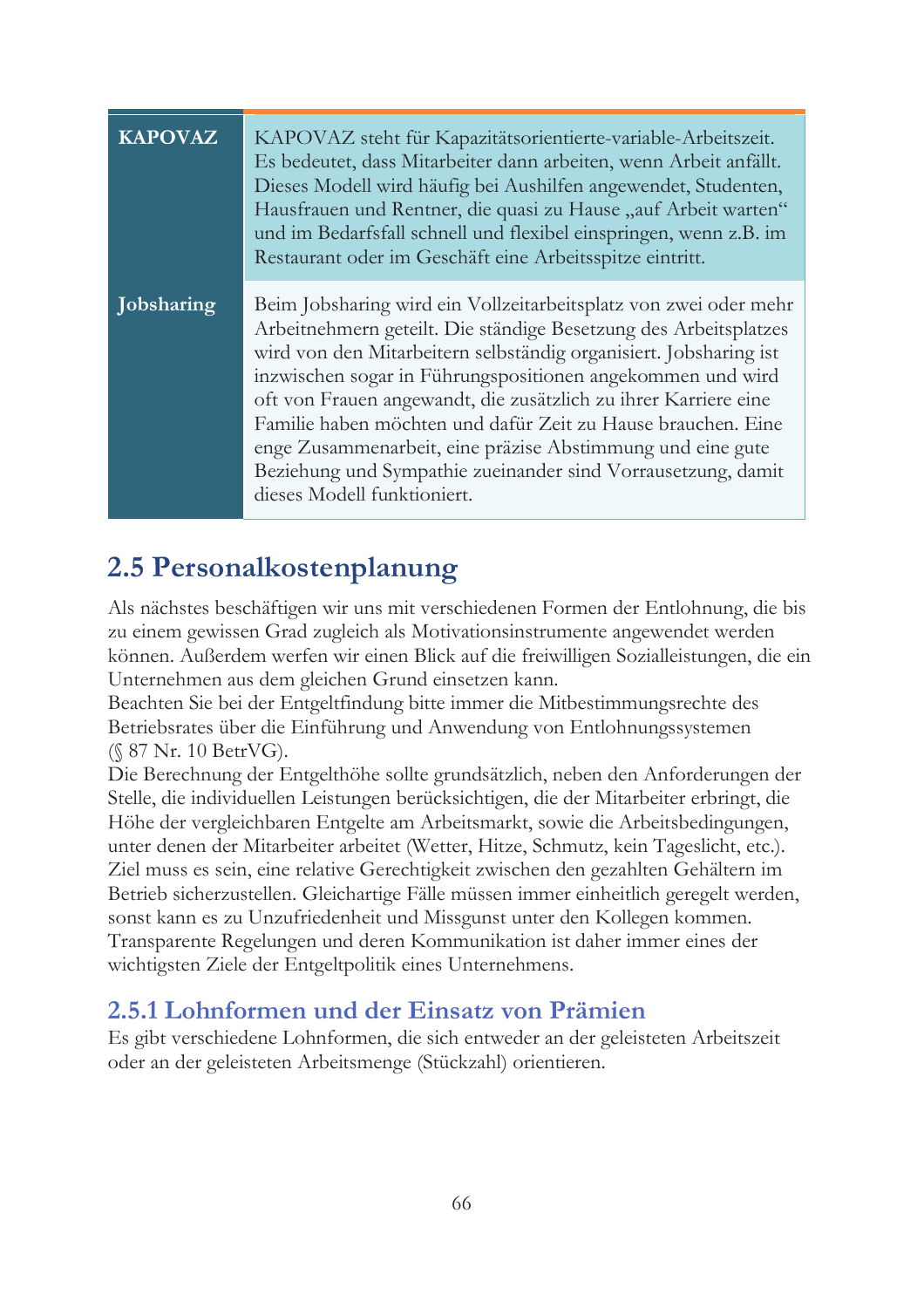

Der Zeitlohn ist wohl die bekannteste Form der Arbeitsentlohnung. Er bemisst sich nach der Dauer der Arbeitszeit und ist damit unabhängig von der erbrachten Qualität und Quantität der Arbeitsleistung. Bezahlt wird im Grunde die Anwesenheit des Mitarbeiters, das heißt selbst wenn Sie ihrem Mitarbeiter als Tagesaufgabe nur das Kaffeekochen auftragen würden, müssten Sie ihn ganz normal bezahlen.

Bezugsgröße ist beim Zeitlohn entweder die Arbeitsstunde und der Mitarbeiter wird nach den geleisteten Stunden bezahlt, oder der Monat. In dem Fall handelt es sich um einen Monatslohn. Selbst wenn die geleisteten Stunden von Monat zu Monat unterschiedlich sind, bleibt das Gehalt dennoch gleich. Lohnzuschläge werden gezahlt, wenn der Mitarbeiter außerhalb der tariflich definierten Arbeitszeiten arbeitet, z.B. an Feiertagen oder in der Nacht.

Der Zeitlohn wird bei den Arbeiten eingesetzt, bei denen Sorgfalt erforderlich ist und ein quantitativer Output in Form von Stückzahlen nicht oder nur sehr schwer messbar ist, z.B. bei Arzthelfern, Kindergärtnern, Steuerfachangestellten, Personalreferenten usw. Er wird zudem den Mitarbeitern gezahlt, die Arbeiten verrichten, deren Erledigungstempo sie nicht selbst bestimmen können, z.B. in der Verkaufsberatung, im Sicherheitsdienst, in der Forschung, etc.

Der Zeitlohn hat Vor- und Nachteile, die jeder Arbeitgeber individuell gegeneinander abwägen muss, um die beste Regelung für seinen Betrieb zu finden.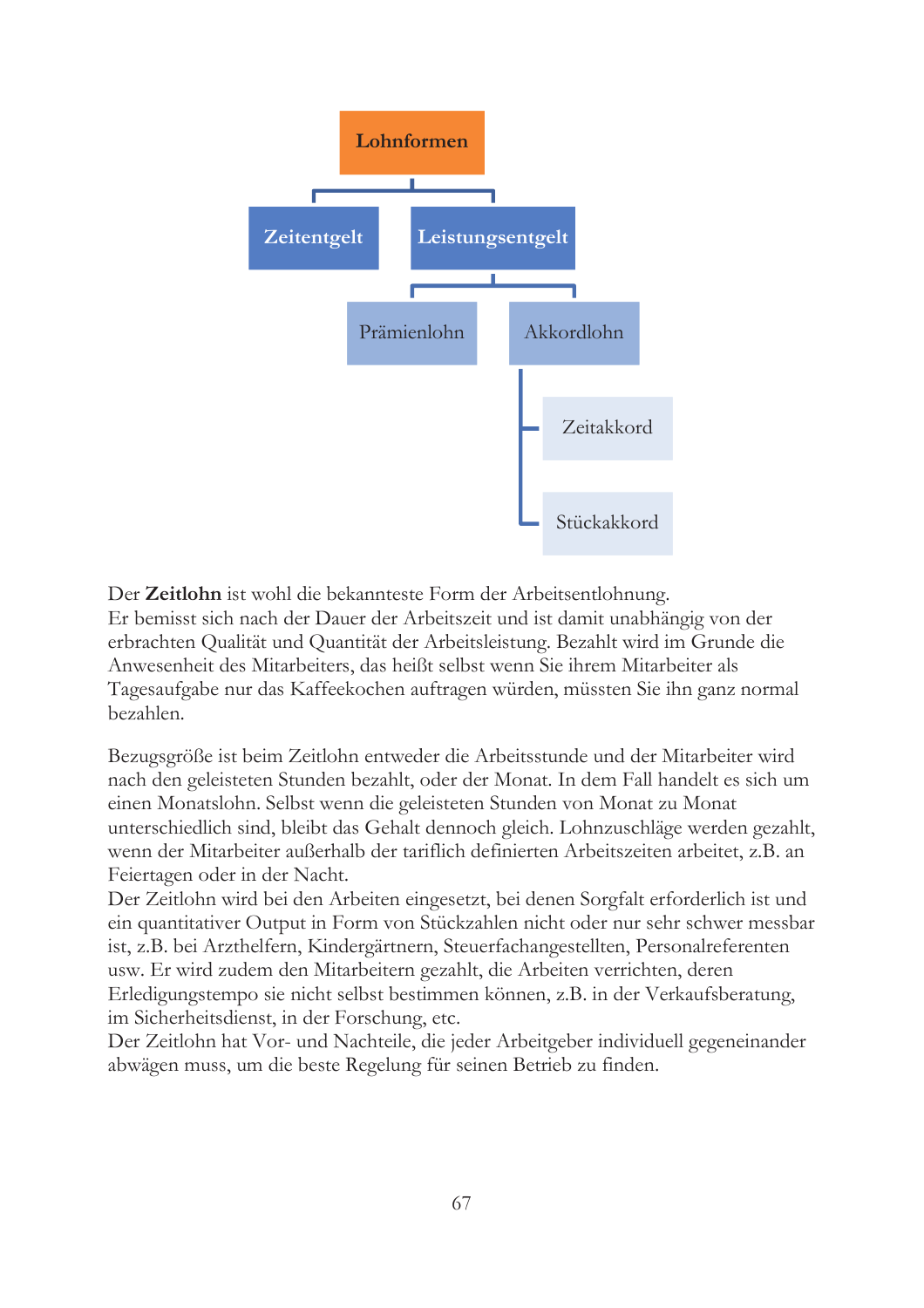# 4. Personalabbau

Dersonal abbauen zu müssen, kommt aus verschiedenen Gründen leider immer wieder in der Unternehmenspraxis vor. Im folgenden Kapitel beleuchten wir die Gründe hierfür näher, schauen uns an, welche Alternativen es zur Kündigung gibt und betrachten alle Aspekte der Kündigung an sich. Sie lernen alles über:

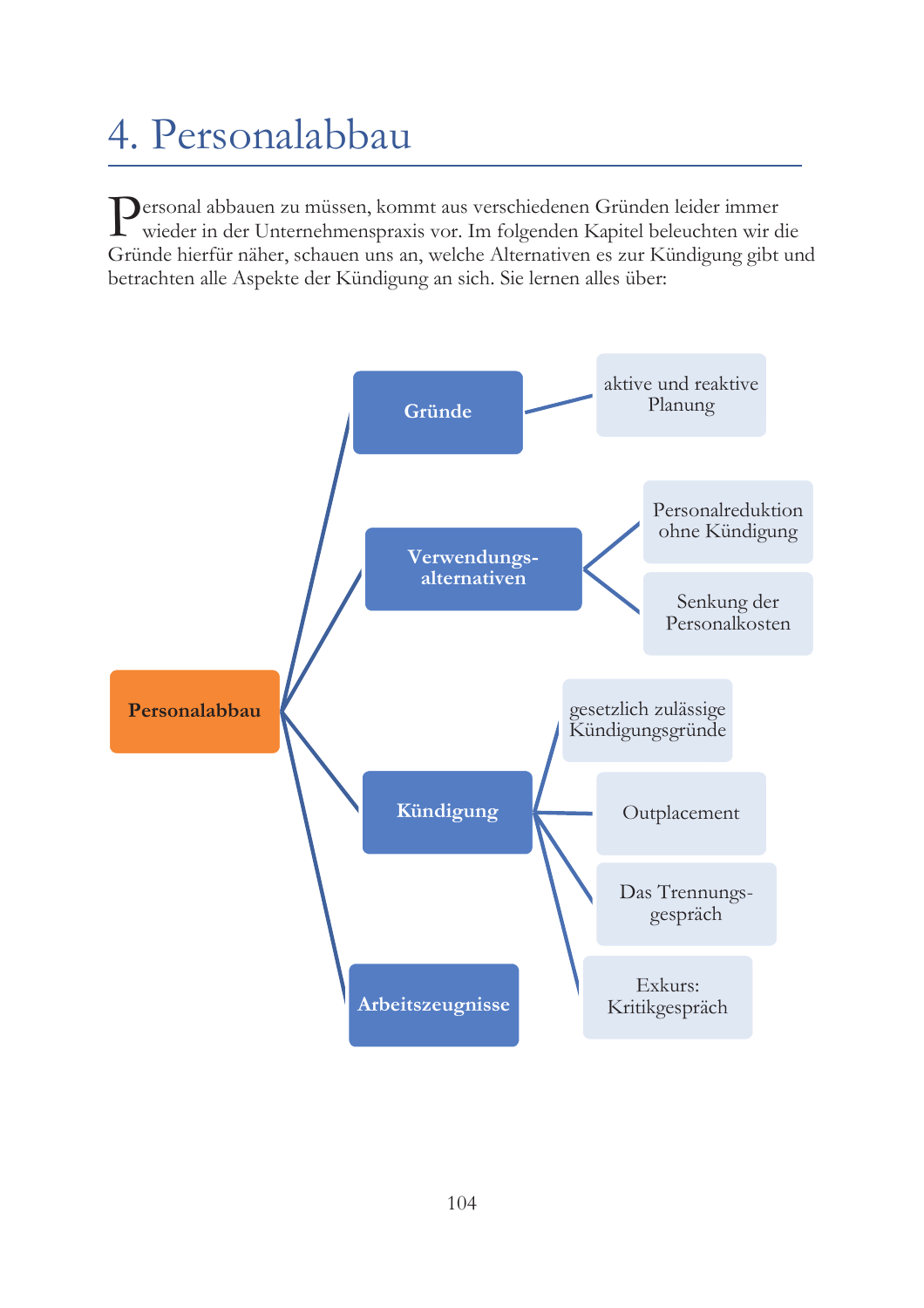### 4.1 Gründe für die Freisetzung von Personal

Stellen abbauen zu müssen, kann sowohl unternehmensinterne, als auch externe Ursachen haben.

Unternehmensintern können Stellen z.B. durch technologische Neuerungen wegfallen. Unternehmensbereiche werden stillgelegt, weil sie nicht mehr rentabel sind, oder der Produktionsstandort wird verlagert, meist ins Ausland, weil dort die Produktionskosten geringer sind. Veränderungen im Produktionsprogramm, im Sortiment oder in der Aufbau- und Ablauforganisation können gleichfalls zu Stellenkürzungen führen. Bei Firmenfusionen sind viele Stellen plötzlich doppelt besetzt und ein Mitarbeiter muss den Platz räumen. Manchmal genügen Mitarbeiter nicht mehr den Anforderungen, wobei es eigentlich Sinn und Zweck einer guten Personalentwicklung ist, diese Situation zu vermeiden. Auch persönliche oder leistungsbezogene Defizite eines Mitarbeiters können zu seiner Freisetzung führen.

Darüber hinaus werden Mitarbeiter vom Unternehmen freigesetzt, die in den Ruhestand gehen. Es ist wichtig, dass die Personalabteilung die Altersstruktur des Betriebs im Blick hat und dass eine Unternehmenskultur geschaffen wird, in der "Alter" offen und angemessen thematisiert wird, sowie die besonderen Bedürfnisse älterer Mitarbeiter berücksichtig werden. Das hängt auch mit dem Wert der Erfahrungen älterer Mitarbeiter zusammen.

Unternehmensexterne Faktoren, die zu einer Personalüberdeckung führen, können z.B. eine schlechte konjunkturelle Entwicklung, saisonale Schwankungen in der Nachfrage oder politische Veränderungen sein. Sie zwingen ein Unternehmen zum Personalabbau. Strukturelle Änderungen etwa im Nachfrageverhalten der Verbraucher können ein Unternehmen ebenso zum Abbau von Personal veranlassen. Konsumgewohnheiten, Einstellungen und Werte sind einem ständigen Wandel unterworfen und Unternehmen müssen sich dem anpassen. Auch Wirtschaftsstrukturen können sich ändern - Deutschland hat sich in vielen Bereichen von einer Industrie-Nation hin zu einer Dienstleistungsgesellschaft entwickelt, denken Sie dabei z.B. an den quasi kompletten Zusammenbruch des Bergbaus und der Kohleförderung. In dem Bereich sind nur noch sehr wenige Arbeitnehmer beschäftigt und nur noch deswegen, weil der Staat den Abbau aus strukturellen Gründen subventioniert.

#### **Aktive und reaktive Personalplanung**

Für ein Unternehmen ist es in jedem Fall von entscheidender Bedeutung, eine aktive Personalplanung durchzuführen. Das bedeutet, das Unternehmen reagiert nicht nur, sondern handelt aktiv und vorausschauend.

So ist es z.B. wichtig, die Altersstruktur der Belegschaft zu beobachten. Je höher der Altersdurchschnitt, desto mehr Stellen müssen innerhalb kurzer Zeit neu besetzt werden, wenn die entsprechenden Mitarbeiter in Rente gehen oder z.B. durch Krankheiten, die im Alter eher auftreten, vorzeitig ausscheiden. Die Personalabteilung ist in der Verantwortung, aktiv auf diese Entwicklungen zu reagieren und durch entsprechende Maßnahmen gegenzusteuern, z.B. indem mehr Azubis eingestellt werden, oder Nachfolger für die freiwerdenden Stellen entwickelt werden.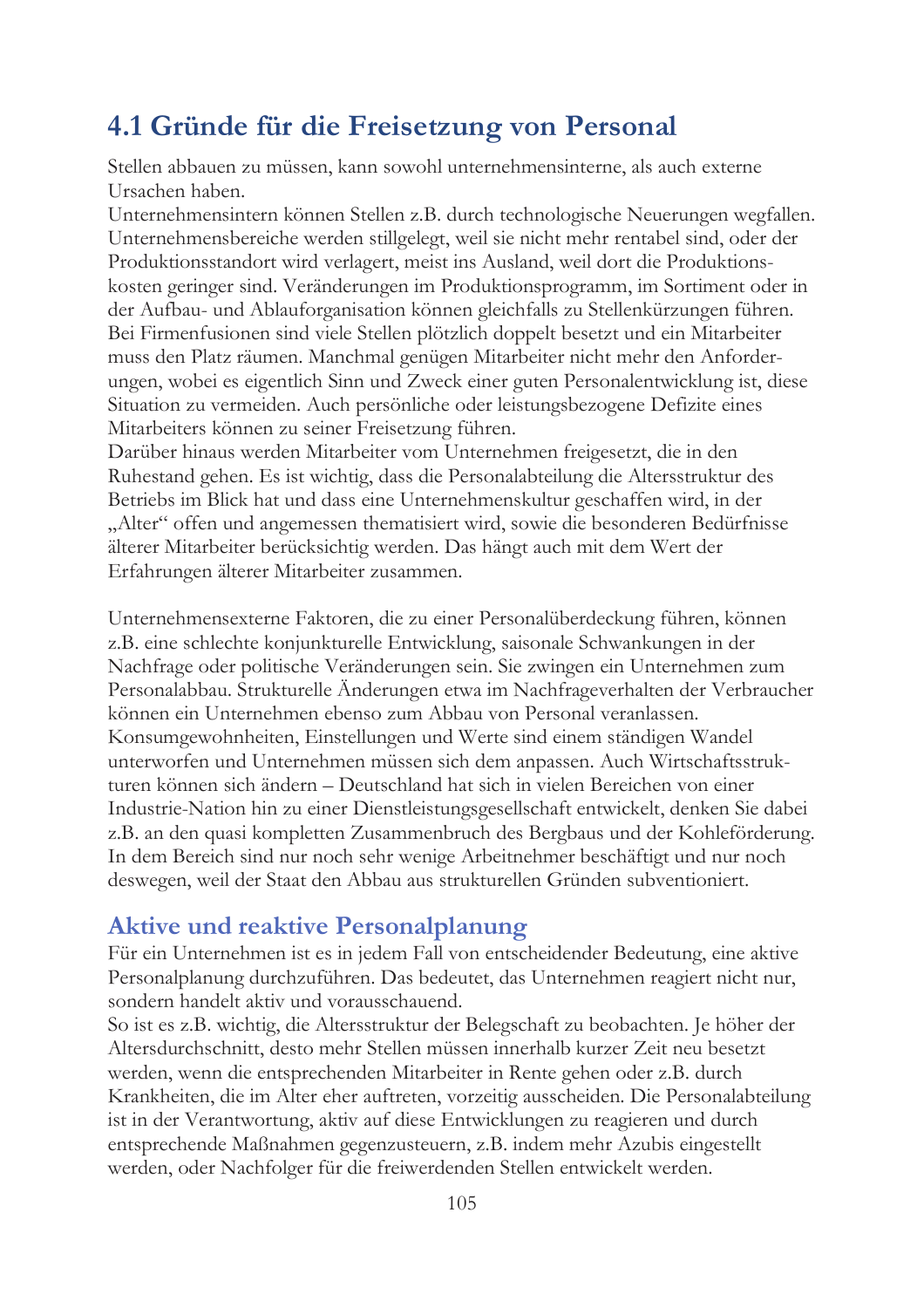Eine reaktive Planung bedeutet, dass nur auf Probleme reagiert wird, doch erst dann, wenn sie eingetreten sind. Ein Beispiel wäre, dass ein Mitarbeiter völlig unvorhergesehen kündigt, weil er mit seinem Vorgesetzten nicht zurechtkommt und die Personalabteilung die Stelle neu besetzen muss.

Es wird immer wieder zu solchen unvorhergesehenen Ereignissen kommen, auf die die Personalabteilung reagieren muss. Aber insgesamt sollte eine vorausschauende, planvolle Personalarbeit das oberste Ziel sein.

## 4.2 Verwendungsalternativen für Personal

### 4.2.1 Personalreduktion ohne Kündigung

Besonders in den Fällen, in denen nur eine kurzfristige Personalüberdeckung vorliegt, weil z.B. die Auftragslage eingebrochen ist, oder eine Stelle doppelt besetzt ist, aber in absehbarer Zeit einer der Stelleninhaber in Rente geht, wäre es äußerst unklug, den Mitarbeiter, der zu viel ist, einfach zu entlassen. Besser wäre es, den Personalbestand ohne Kündigung zu reduzieren, oder die Personalkosten an und für sich zu senken. Dafür stehen der Personalabteilung eine Reihe von Möglichkeiten zur Verfügung:

- Abbau von Überstunden
- Abbau von Leiharbeit
- Urlaubsgestaltung verändern, z.B. Urlaubsverlagerung auf arbeitsarme Zeiten oder unbezahlten Urlaub gewähren an die Mitarbeiter, die zusätzlichen Urlaub wollen
- Individuelle und freiwillige Arbeitszeitverkürzung anbieten, z.B. über Teilzeitarbeit oder Job-Sharing (dabei teilen sich zwei Mitarbeiter eine Stelle und sprechen sich ab, wer wann was übernimmt), oder über Altersteilzeit für Mitarbeiter, die kurz vor der Rente sind
- Sabbatical anbieten dabei handelt es sich um ein Arbeitszeitmodell für einen längeren Sonderurlaub, der z.B. für eine Weiterbildung, eine ausgeprägte Reise oder für ein soziales Projekt genutzt werden kann. Die Bezahlung dieser Zeit kann sehr unterschiedlich sein, je nach Vereinbarung (siehe auch Arbeitszeitmodelle)
- Allgemeine Verkürzung der Arbeitszeit für die gesamte Belegschaft, zu beachten sind dabei Betriebsvereinbarungen und die Mitspracherechte des **Betriebsrates**
- Kurzarbeit bei der Arbeitsagentur beantragen, die einen Teil des Lohns übernimmt

Weiterhin kann die Unternehmensorganisation verändert werden:

- Insourcing von zuvor outgesourcten Stellen oder Abteilungen
- Veränderung der Arbeitsorganisation, sodass die kurzfristig überzähligen Mitarbeiter beschäftigt werden können